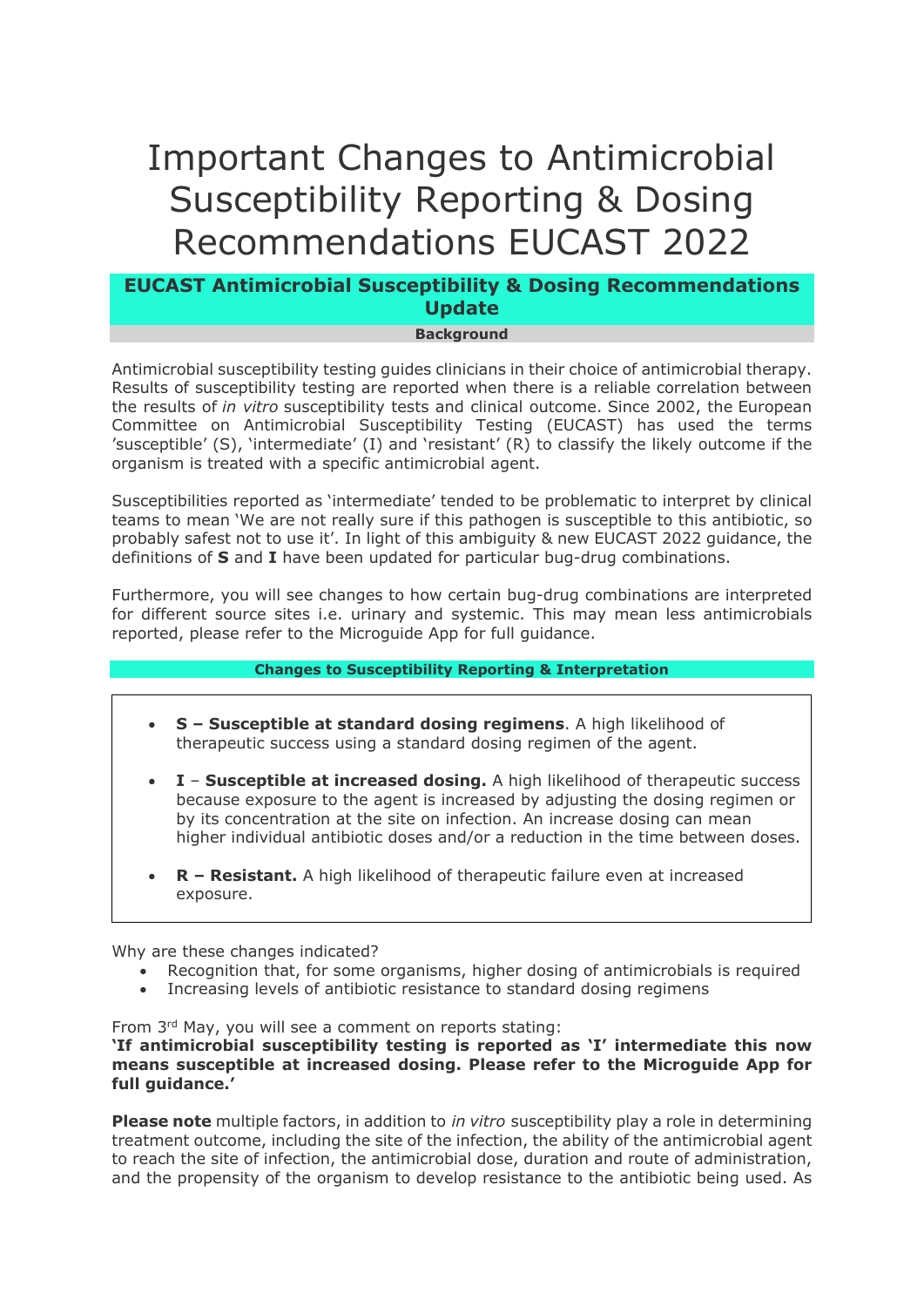such, the results of antimicrobial susceptibility testing should be seen as a guide to treatment, rather than a guarantee of treatment success.

#### **Changes to Antimicrobial Dosing Recommendations**

When a particular antibiotic is reported as '**I**' - the higher dose regimen below should be used. In addition, there are certain clinical scenarios for which a high-dose regimen is recommended. These are also listed in the table below.

**Please note** that the doses listed are for adult patients with normal renal function, liver function and BMI. If you have queries or concerns about the safety of using a higher antibiotic dose in a particular patient, please discuss with a pharmacist or the Microbiology team.

| <b>Drug</b>                        | <b>High dose Regimen</b>                                                         | Clinical scenarios where high dose<br>recommended                                                                                                                                                                                                           |
|------------------------------------|----------------------------------------------------------------------------------|-------------------------------------------------------------------------------------------------------------------------------------------------------------------------------------------------------------------------------------------------------------|
| <b>Amoxicillin</b>                 | 1g PO TDS                                                                        | High dose regimen should be considered in<br>patients with more complicated infections<br>(e.g. undrained abscess) or high BMI                                                                                                                              |
| <b>Amoxicillin</b>                 | 2g IV QDS                                                                        | High dose regimen should be used when<br>treating meningitis                                                                                                                                                                                                |
| <b>Ceftazidime</b>                 | 2g IV TDS or 3g IV BD                                                            |                                                                                                                                                                                                                                                             |
| <b>Ceftriaxone</b>                 | 2g IV BD OR 4G IV OD                                                             | High dose regimen should be used when<br>treating meningitis and considered when<br>treating bone and joint infection                                                                                                                                       |
| <b>Cefuroxime</b>                  | 1.5g IV TDS                                                                      | This is considered the standard dose at Barts<br>Health and should be used in all scenarios                                                                                                                                                                 |
| <b>Ciprofloxacin</b>               | 750mg PO BD OR 400mg IV TDS                                                      | For courses of $> 5$ days please discuss with<br>Microbiology as monitoring for adverse effects<br>is required                                                                                                                                              |
| Co-amoxiclav                       | 625mg PO + Amoxicillin 500mg<br>PO TDS<br>OR.<br>1.2g IV + Amoxicillin 1g IV TDS | "Boosted" co-amoxiclav should be considered<br>in patients with more severe or complicated<br>infections (e.g. undrained abscess) or high<br><b>BM</b>                                                                                                      |
| <u>Co-</u><br>trimoxazole          | 1.44g PO/IV BD                                                                   | N.B. This is NOT the correct dose for PCP -<br>please see section on HIV infections.<br>Monitor FBC and renal function                                                                                                                                      |
| Levofloxacin                       | 500mg PO/IV BD                                                                   | High dose regimen should be used if treating<br>severe community-acquired pneumonia                                                                                                                                                                         |
| <b>Meropenem</b>                   | 2g IV TDS                                                                        | High dose regimen should be used when<br>treating meningitis. Please discuss with<br>microbiology to see if an alternative may be<br>used                                                                                                                   |
| <b>Piperacillin-</b><br>tazobactam | 4.5g IV QDS                                                                      | High dose regimen should be considered in<br>patients with more severe or complicated<br>infections (e.g. undrained abscess, sepsis,<br>necrotising otitis externa), particularly if<br>caused by Pseudomonas aeruginosa, and/or<br>patients with high BMI. |
| <b>Temocillin</b>                  | 2g IV TDS                                                                        | High dose regimen should be considered in<br>complicated Gram-negative infections.<br>N.B For uncomplicated UTI standard dose 2g<br>BD is adequate even if reported as "D"                                                                                  |
| <b>References</b>                  |                                                                                  |                                                                                                                                                                                                                                                             |

https://www.eucast.org/clinical\_breakpoints/